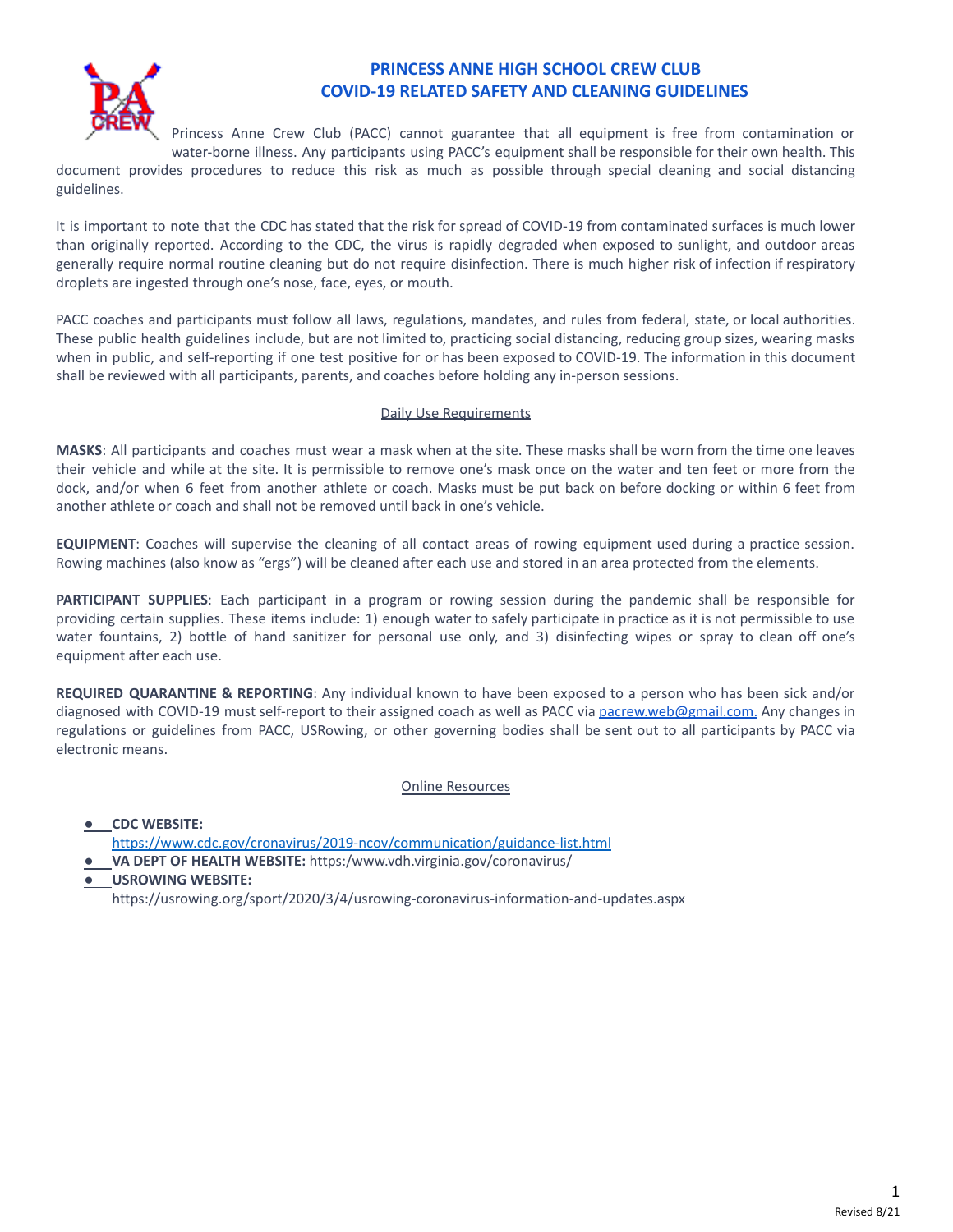

## **PRINCESS ANNE HIGH SCHOOL CREW CLUB COMBINED COVID 19 & GENERAL LIABILITY WAIVER**

IN CONSIDERATION of being given the opportunity to participate in any Coastal Virginia Community Rowing and Princess Anne High School Crew Club (Clubs) activity, including scheduled, supervised club activities, and registered regattas, during the period of 08/01/21 – 08/31/22, I, for myself, my personal representatives, assigns, heirs, and next of kin.

1. I ACKNOWLEDGE, agree and represent that I understand the nature of Rowing Activities, both on water and land based, and that I am qualified, in good health, and in proper physical condition to participate in such Activity.

2. I FULLY UNDERSTAND that: (a.); ROWING ACTIVITIES INVOLVE RISKS AND DANGERS of serious bodily injury, including permanent disability, paralysis and death ("Risks"); (b.) these Risks and dangers may be caused by my own actions, or inactions, the actions or inactions of others participating in the Activity, the condition in which the Activity takes place, or the negligence of the Releasee named below; (c.); there may be other risks and social and economic losses either not known to me or not readily foreseeable at this time; and I FULLY ACCEPT AND ASSUME ALL SUCH RISKS AND ALL RESPONSIBILITY FOR LOSSES, COSTS, AND DAMAGES I incur as a result of my participation in the Activity.

- 3. I AGREE AND WARRANT that I will examine and inspect each Activity in which I take part as a member of the Clubs and that, if I observe any condition which I consider to be unacceptably hazardous or dangerous, I will notify the proper authority in charge of the Activity and will refuse to take part in the Activity until the condition has been corrected to my satisfaction.
- 4. I HEREBY RELEASE, discharge, and covenant not to sue US Rowing, the Clubs, their administrators, directors, agents, officers, volunteers and employees, other participating regatta organizers, any sponsors, advertisers, and if applicable, owners and lessors of premises, on which the Activity takes place, (each considered one of the Releases herein) from all liability, claims, demands, losses or damages on my account caused or alleged to be caused in whole or in part by the negligence of the Releases or otherwise, including negligent rescue operations; and I further agree that if, despite this release and waiver of liability, assumption of risk, and indemnity agreement, I, or anyone on my behalf, makes a claim against any of the Releases, I WILL INDEMNIFY, SAVE AND HOLD HARMLESS each of the Releases, from any litigation's expenses, attorney fees, loss, liability, damage, or cost which any may incur as a result of such claim, to the fullest extent permitted by law.
- 5. I AGREE to be familiar with, comply with, and be bound by the Rules and Regulations of USRowing, including but not limited to the USRowing Rules of Rowing (www.usrowing.org), the World Anti-Doping Code (www.usada.org), and the codes, rules, policies and procedures of the U.S. Center for SafeSport (the "SafeSport Rules," www.SafeSport.org), including with respect to the exclusive authority and jurisdiction of the U.S. Center for SafeSport to investigate and resolve reported sexual misconduct and the discretionary authority to investigate and resolve reports of other misconduct. I further agree that arbitration pursuant to the binding arbitration provisions of the SafeSport Rules shall be the exclusive method to resolve any dispute over any disciplinary action taken by USRowing as a result of a USCSS investigation (the "Arbitration Procedure"). I have read this agreement, fully understand its terms, understand that I have given up substantial rights by signing it and have signed it freely and without any inducement or assurance of any nature and intend it to be a complete and unconditional release of all liability to the greatest extent allowed by law and agree that if any portion of this agreement is held to be invalid, the balance, notwithstanding, shall continue in full force and effect.
- 6. IN CONSIDERATION of being permitted to compete, officiate, observe, work, or participate in any way in the EVENT(S), I for myself, my personal representatives, heirs, and next of kin:

1. Affirm that I have not been diagnosed with, demonstrated any symptoms of or have in any way been exposed to any communicable diseases (including but not limited to the virus commonly referred to as COVID-19) within the last 14 days, or that I have complied with all local, state and federal guidelines and regulations as related to communicable diseases;